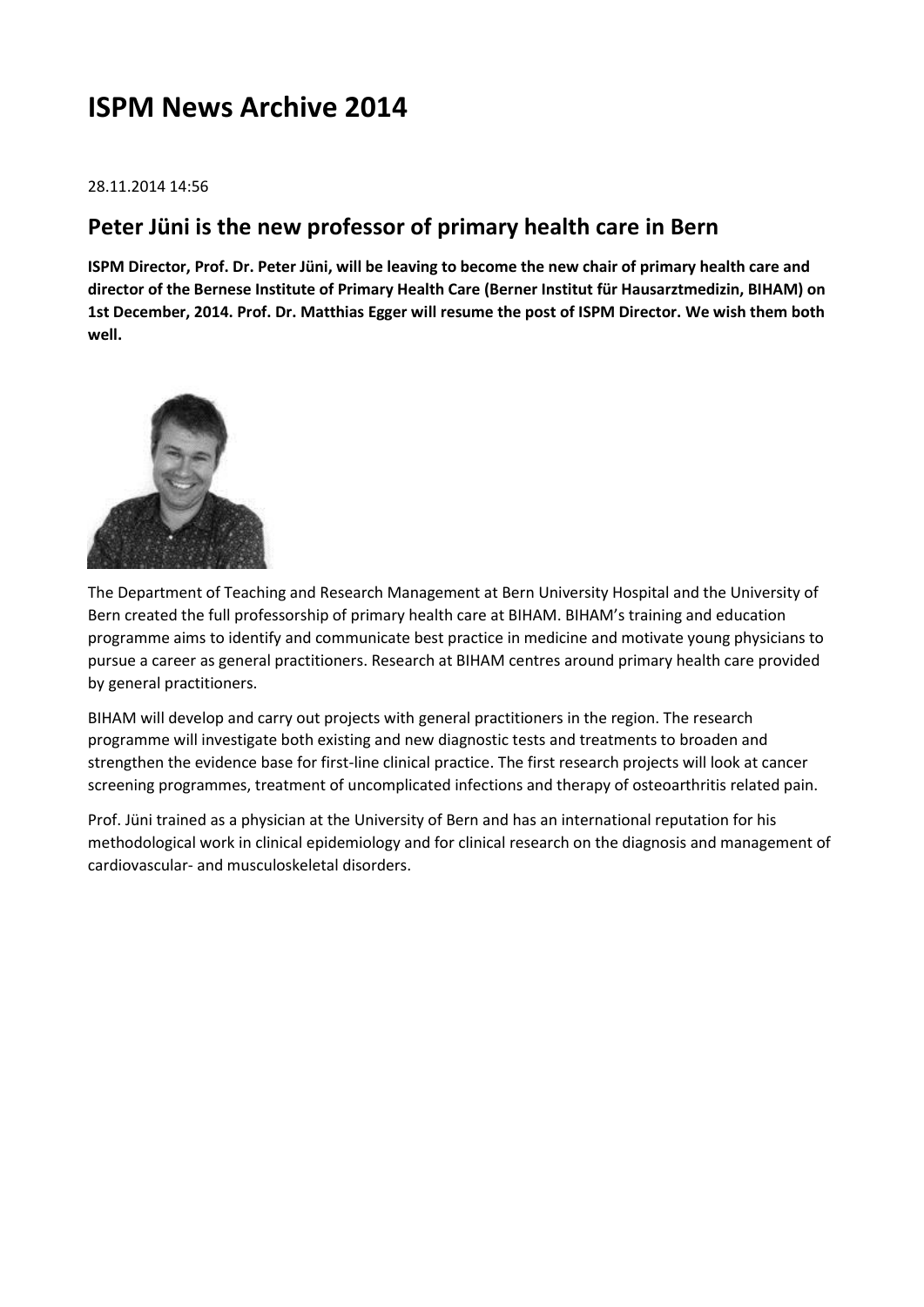25.11.2014 09:06

## **Achievement Award for Matthias Egger**

**Matthias Egger receives Achievement Award from the Netherlands Epidemiology Society.**



Picture credit: Netherlands Epidemiology Society

Prof. Dr. Matthias Egger from the Institute of Social and Preventive Medicine received the Achievement Award 2014 by the Netherlands Epidemiology Society, for his important contributions in fields such as the development of methods in Epidemiology and treatment of HIV infection in southern Africa, as well as his outstanding teaching skills.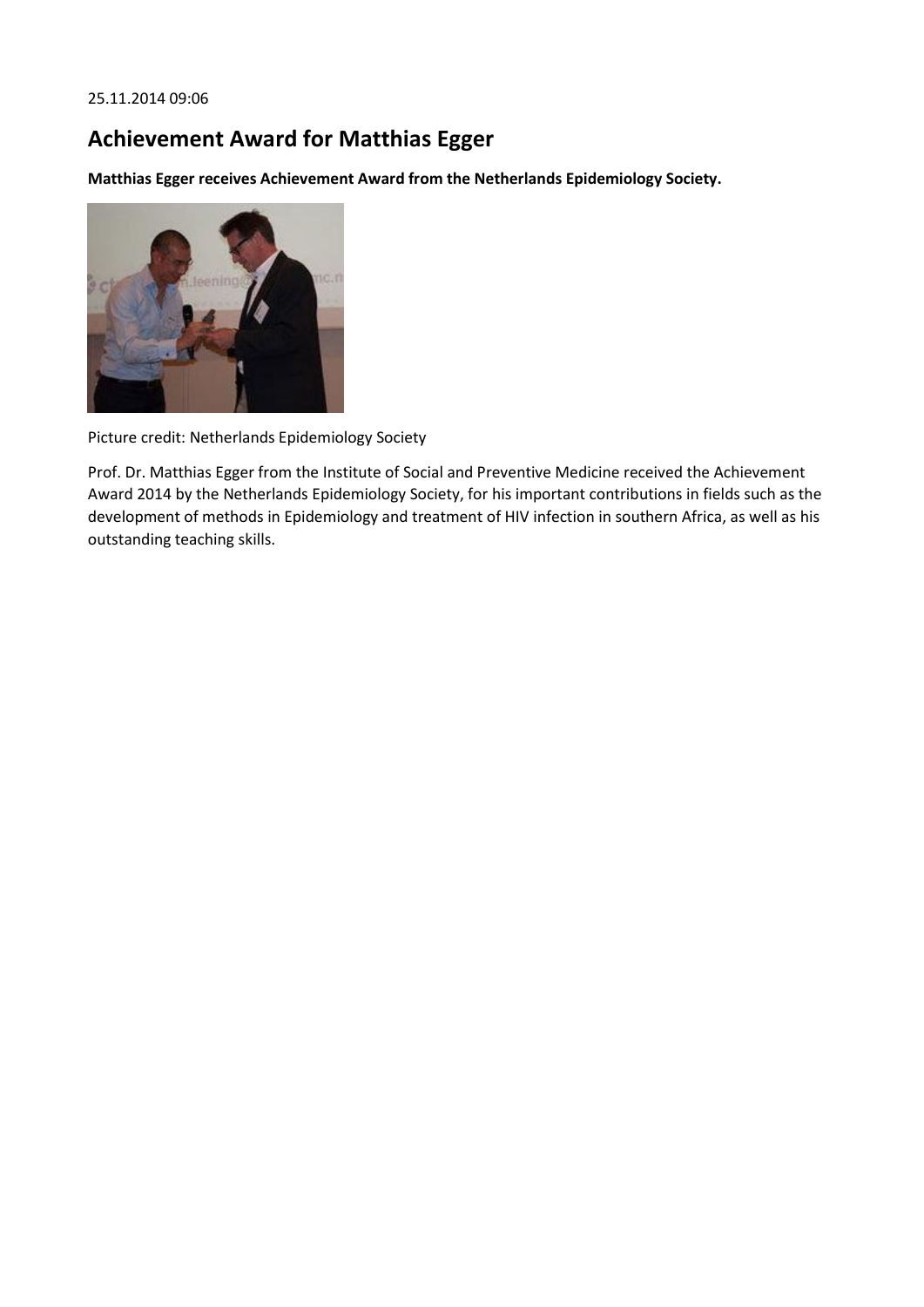17.09.2014 14:56

### **Accolades for our PhD students**

#### **Several PhD students won awards at recent conferences**



Myrofora Goutaki won the ERS Grant for the Best Abstract in Paediatric Respiratory Epidemiology at the European Respiratory Society congress 2014.

Matthias Schindler won an SSPH+ PhD Abstract Award for the best abstract by a SSPH+ PhD student at the Swiss Public Health Conference 2014.

Laura Wengenroth won an SSPH+ PhD Abstract Award for the third best abstract by a SSPH+ PhD student at the Swiss Public Health Conference 2014.

Congratulations to all!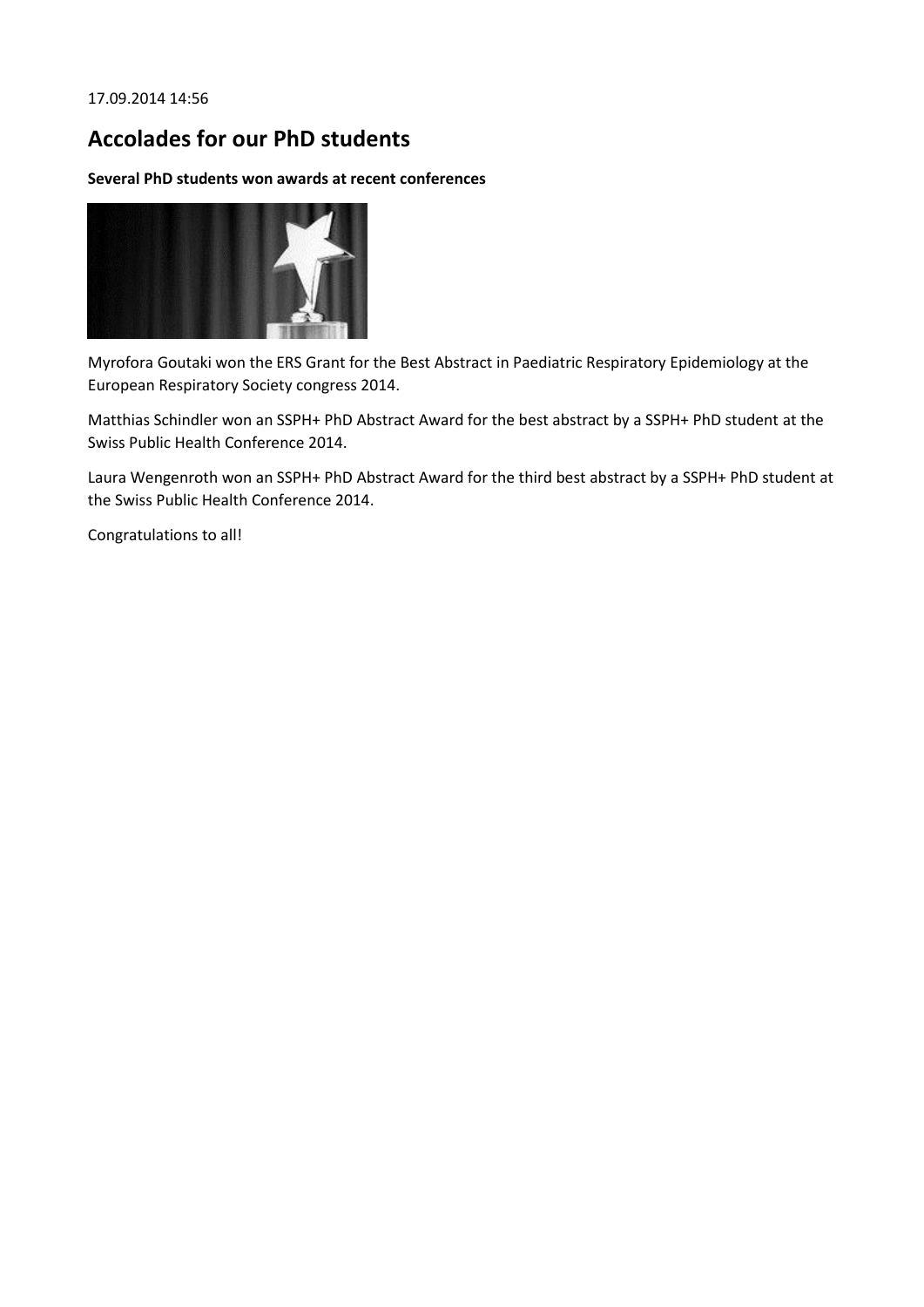05.09.2014 16:00

# **Ebola virus modelling on SRF Wissenschaftsmagazin**

**Broadcast: Saturday, 6.9.12 at 12:40 on SRF2**



(Picture: Reuters) Rea[d preview on SRF website](http://www.srf.ch/wissen/mensch/ebola-schweizer-forscher-berechnen-die-gefahr) Listen to **broadcast on SRF website**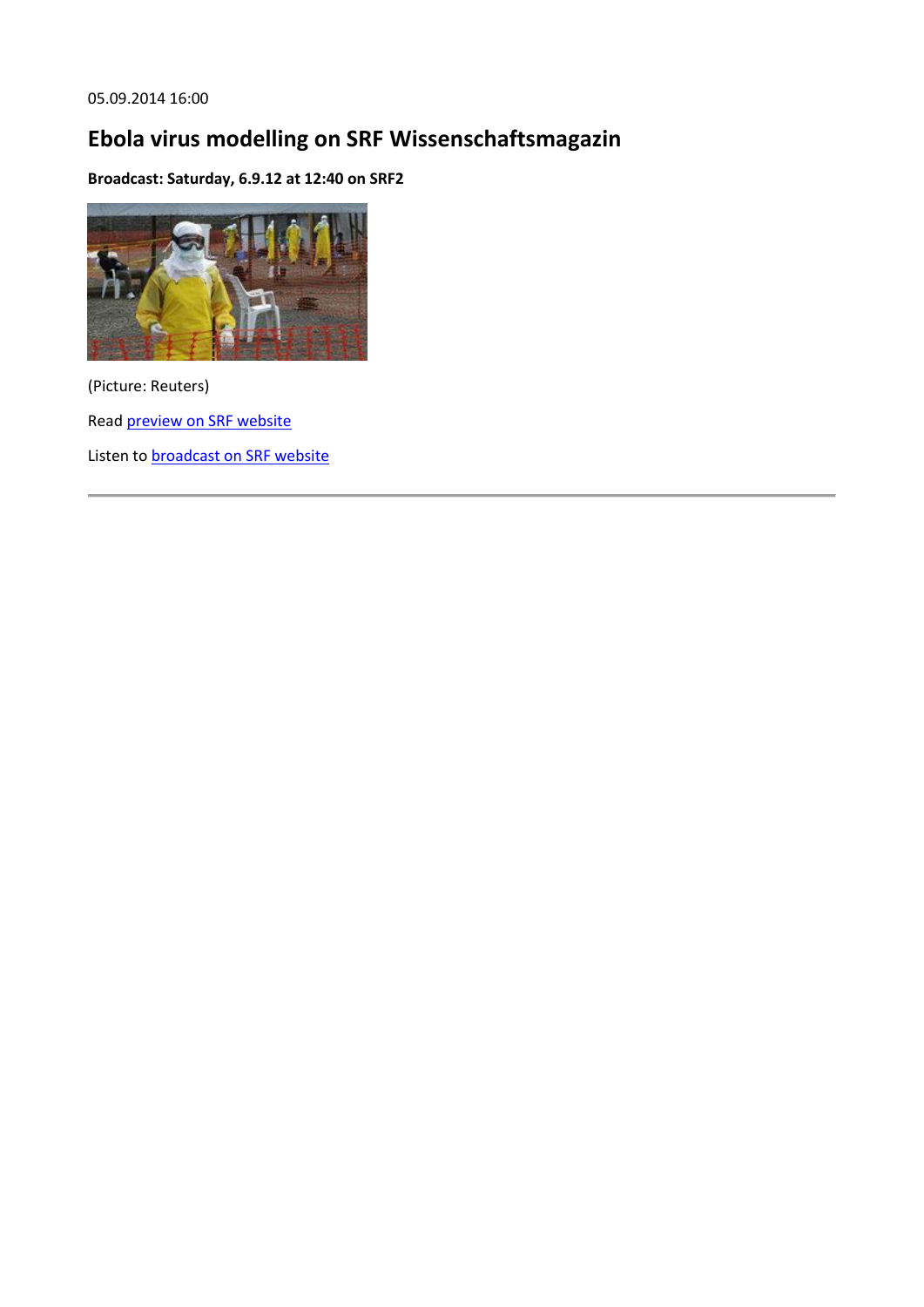## **Modern technologies for revascularisation superior to medical therapy in patients with stable coronary artery disease**

**Two related articles published today simultaneously in the New England Journal of Medicine and the Lancet**



In an article published today in the [New England Journal of Medicine,](http://www.nejm.org/doi/full/10.1056/NEJMoa1408758) Peter Jüni, Andreas Limacher and Eveline Nüesch from ISPM and CTU Bern, together with an international group of investigators, report on the benefits of modern percutaneous coronary intervention as compared with medical therapy in patients with stable coronary artery disease. The results are in line with a network meta-anaysis published by Stephan Windecker, Bruno da Costa, Anne Rutjes, Peter Jüni et al on the same topic in the [BMJ s](http://www.bmj.com/content/bmj/348/bmj.g3859.full.pdf)everal weeks ago. In a related paper published today in the Lancet, Dik Heg along with researchers from ISPM and Inselspital describes the performance of a novel drug-eluting stent in patients with myocardial infarction or stable coronary artery disease.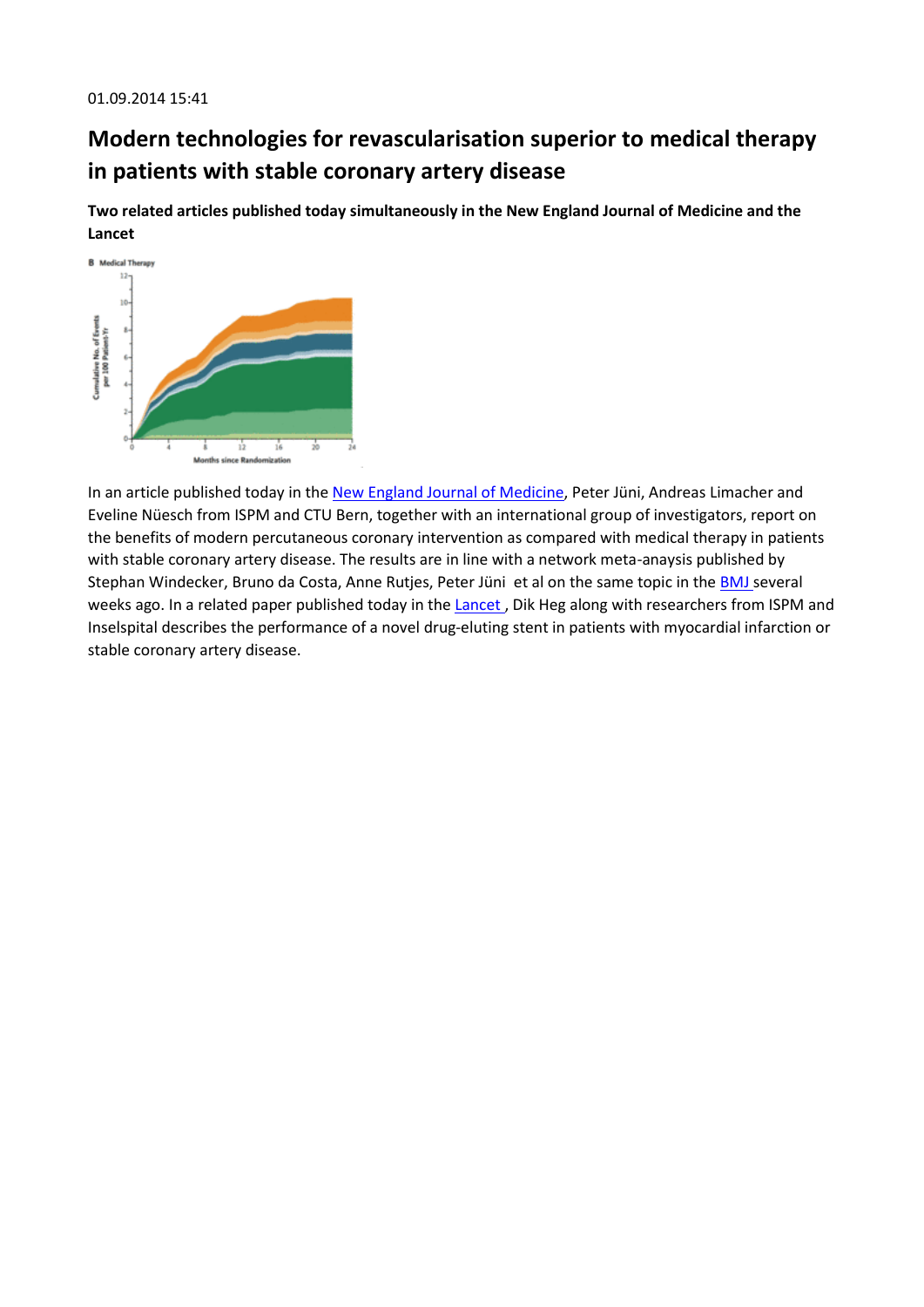### **Science features Ebola mathematical modelling predictions**

**"If the epidemic in Liberia were to continue in this way until the 1st of December, the cumulative number of cases would exceed 100,000," says ISPM's Christian Althaus.**



No one can be sure what the eventual toll of Ebola virus disease in West Africa will be. *Science* journalist Kai Kupferschmidt interviewed Christian Althaus and mathematical modellers in the USA, saying, "scientists across the world are scrambling to create computer models that accurately describe the spread of the deadly virus… the modelers all agree that current efforts to control the epidemic are not enough to stop the deadly pathogen in its tracks."

Christian Althaus posted th[e first estimates of the reproduction number for Ebola virus](http://arxiv.org/abs/1408.3505) in the Guinea, Sierra Leone and Liberia outbreaks. The effective reproduction number (*Re*) shows the potential for further spread after initial control efforts have started. In the *Science* article, Christian explained that, "'In Guinea and Sierra Leone, *R<sup>e</sup>* is close to 1 and the outbreak could be stopped if interventions improve a bit.' In Liberia, *R<sup>e</sup>* has been near 1.5 the whole time. 'That means work is only just beginning there.'" (see photo of model output, which suggests that Ebola virus is still spreading exponentially in Liberia).

The full *Science* article is online at [http://news.sciencemag.org/health/2014/08/disease-modelers-project](http://news.sciencemag.org/health/2014/08/disease-modelers-project-rapidly-rising-toll-ebola)[rapidly-rising-toll-ebola.](http://news.sciencemag.org/health/2014/08/disease-modelers-project-rapidly-rising-toll-ebola) Kupferschmidt also interviewed modellers Alessandro Vespignani in Boston, Ira Longini in Florida and Caitlin Rivers in Virginia. Vespignani, who uses data on international air travel in his model, says that Ghana, the UK and USA are most likely to introduce cases. Rivers, who has been modelling the effect of interventions, suggests that "In the most optimistic scenario, every contact of infected people is traced, and transmission in hospitals is reduced by 75%. Even that, while drastically reducing the number of Ebola deaths, did not push Re below one."

Jeremy Farrar, director of the Wellcome Trust in London stressed the importance of mathematical modelling in infectious disease control to Kupferschmidt, "They can help agencies such as WHO predict the medical supplies and personnel they will need—and can indicate which interventions will best stem the outbreak."

Christian Althaus is leading ISPM's modelling efforts to predict the spread of Ebola virus and the potential impact of control interventions with statistician Sandro Gsteiger and epidemiologists Nicola Low and Fabienne Krauer. Matthias Egger is a member of the WHO Ebola Deployment and Data Collection working group, which will meet in Geneva on 4-5<sup>th</sup> September.

If you are interested in additional sources of information about the Ebola virus epidemic, try:

World Health Organization: WHO provides regular updates and advice on its Global Alert and Response [page.](http://www.who.int/csr/disease/ebola/en/)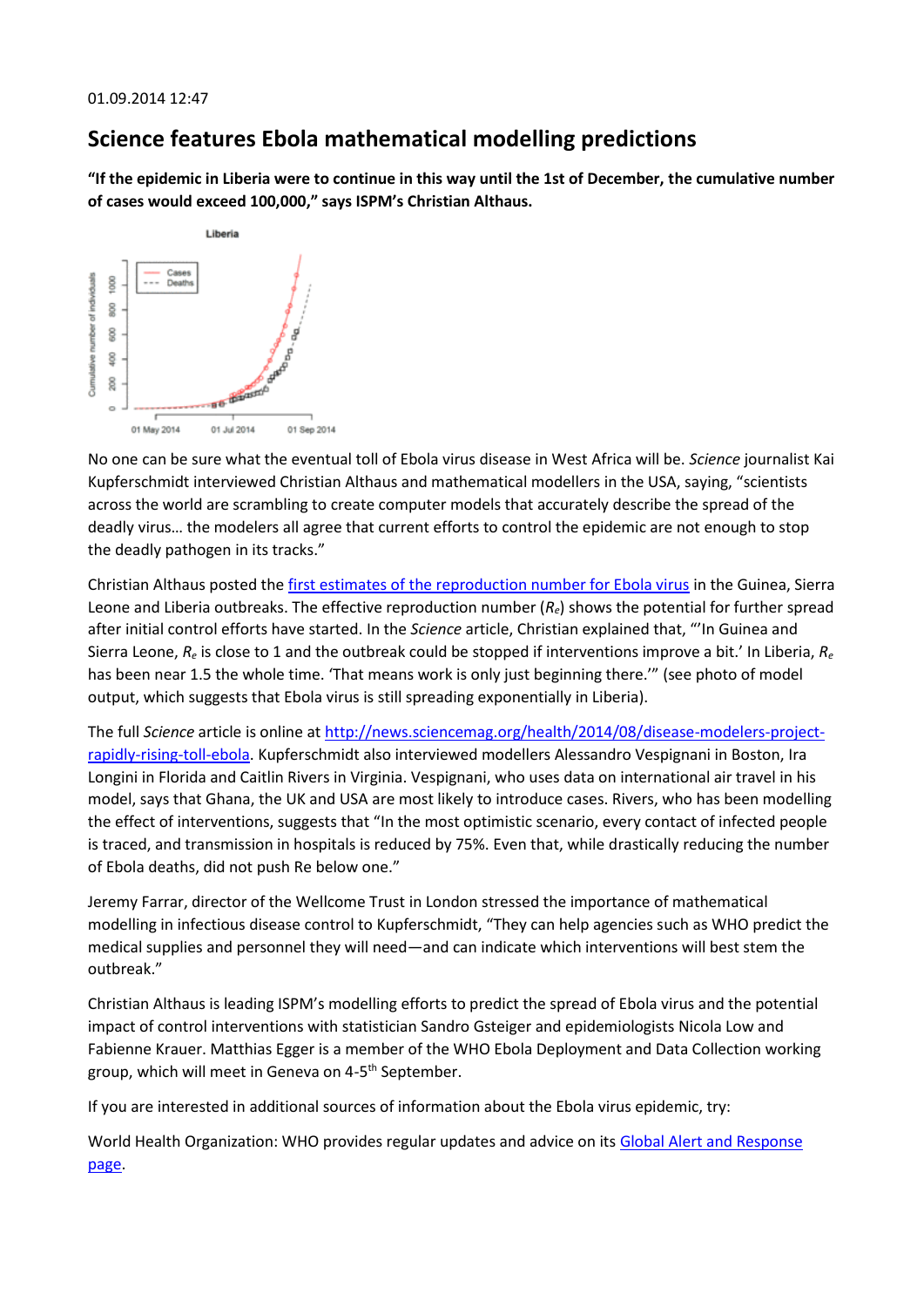[ProMED](http://www.promedmail.org/) compiles surveillance reports and news items about all infectious diseases, including Ebola. You can sign up for email alerts

[Twitter:](https://twitter.com/) Yes, sign up and follow the latest Ebola virus news from news services and journals such as @nytimescience, @Promed-mail, @NatureNews, @ScienceMagazine, @bbcworldservice, @MicrobesInfect, and people like @davidfisman, @cmyeaton (Caitlin Rivers), @c\_althaus, @nicolamlow.

Several major journals are allowing free access to all their published articles about Ebola virus, even the ones that usually charge for access: [The Lancet,](http://ebola.thelancet.com/) [Science.](http://www.sciencemag.org/site/extra/ebola/?utm_source=newssidebar&utm_medium=web&utm_content=ebola&utm_campaign=collection-promo)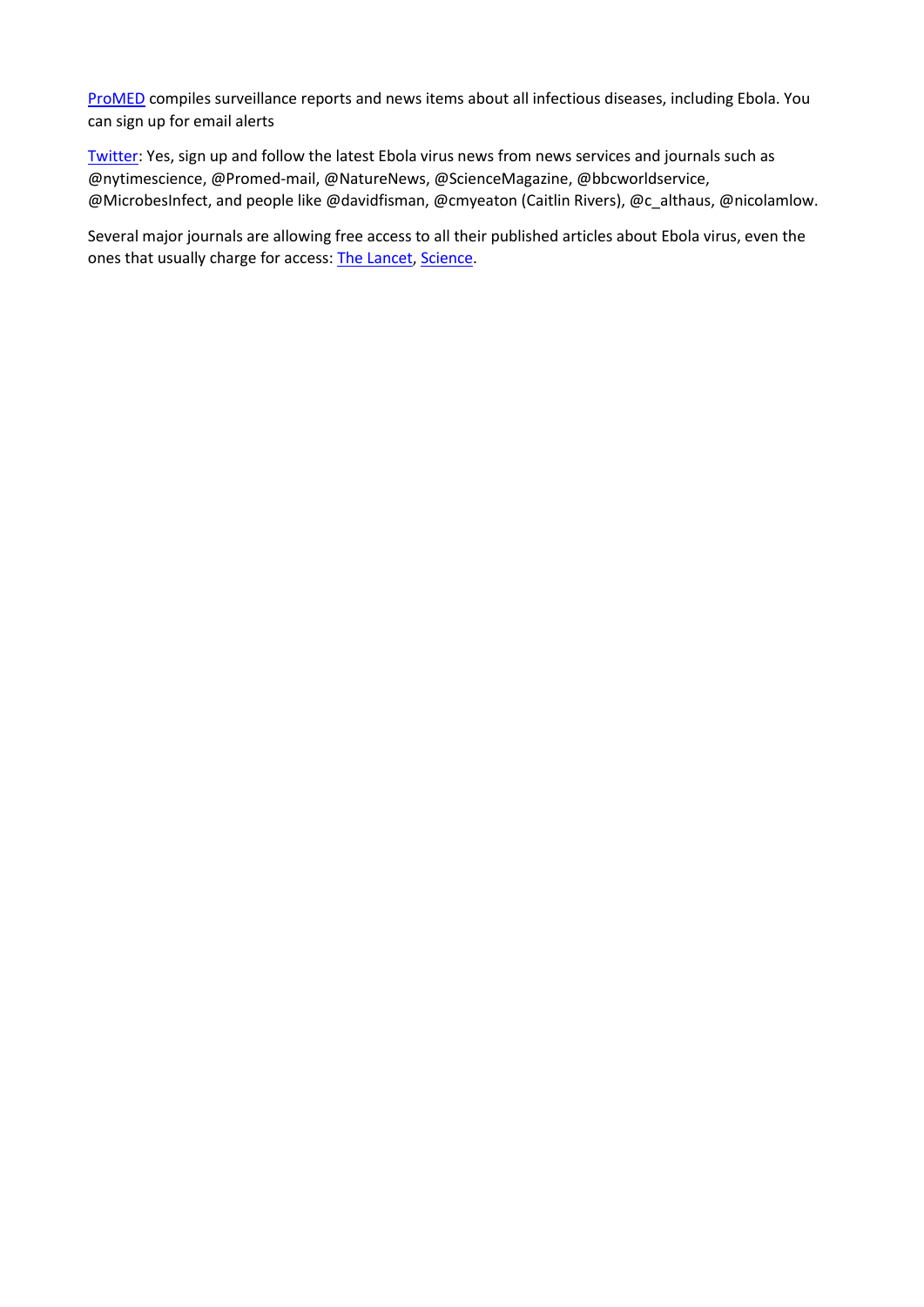## **What does your neighbourhood say about you? A lot - according to analysis of Swiss National Cohort**

**Although Switzerland has one of the highest life expectancies in the world ISPM researchers found that there are substantial geographical differences.**



In a study published this week in the *Journal of Epidemiology & Community Health*, André Moser, Radek Panczak, Matthias Egger and colleagues from ISPM and the Department of Geriatrics used data from the Swiss National Cohort, a longitudinal study of mortality based on the 2000 census to investigate life expectancy across Swiss neighbourhoods. At total of 1.3 million small neighbourhoods were included in the study. Life expectancy at age 30 years ranged from 46.9 to 54.2 years in men and from 53.5 to 57.2 years in women across Swiss neighbourhoods. These differences are in the order of magnitude of the differences observed between Switzerland and some middle-income countries, for example Cuba, Ecuador or Taiwan.

The detailed maps show that neighbourhoods of higher life expectancy were concentrated in the urban centres and along some of the lakes, for example the arc of Lake Geneva and both sides of Lake Zurich. Neighbourhoods of lower life expectancy were located north of the Alps, the area north of the lakes of Neuchâtel and Bienne in the West of the country and in valleys of the Alps. Within the major cities differences were evident at the level of streets.

The association of life expectancy with the SEP of neighbourhoods, and other variables such as educational attainment, indicate that the differentials observed in this study can be reduced by policies aiming to improve the physical and social environment people live in, and health promotion targeting individual behaviours. The high-resolution maps presented here should help in the planning of such interventions and setting of priorities.

Link to journal article *<http://jech.bmj.com/content/early/2014/08/14/jech-2014-204352>*

Link to *[life expectancy map \(men\)](http://www.ispm.ch/fileadmin/doc_download/News/news_0814_figure_le_v02_men.jpg)*

Link to *[life expectancy map \(women\)](http://www.ispm.ch/fileadmin/doc_download/News/news_0814_figure_le_v02_women.jpg)* 

Link to *[maps of cities](http://www.ispm.ch/fileadmin/doc_download/News/news_0814_le_maps_cities.pdf)*

Link to Swiss National Cohort *[www.swissnationalcohort.ch](http://www.swissnationalcohort.ch/)*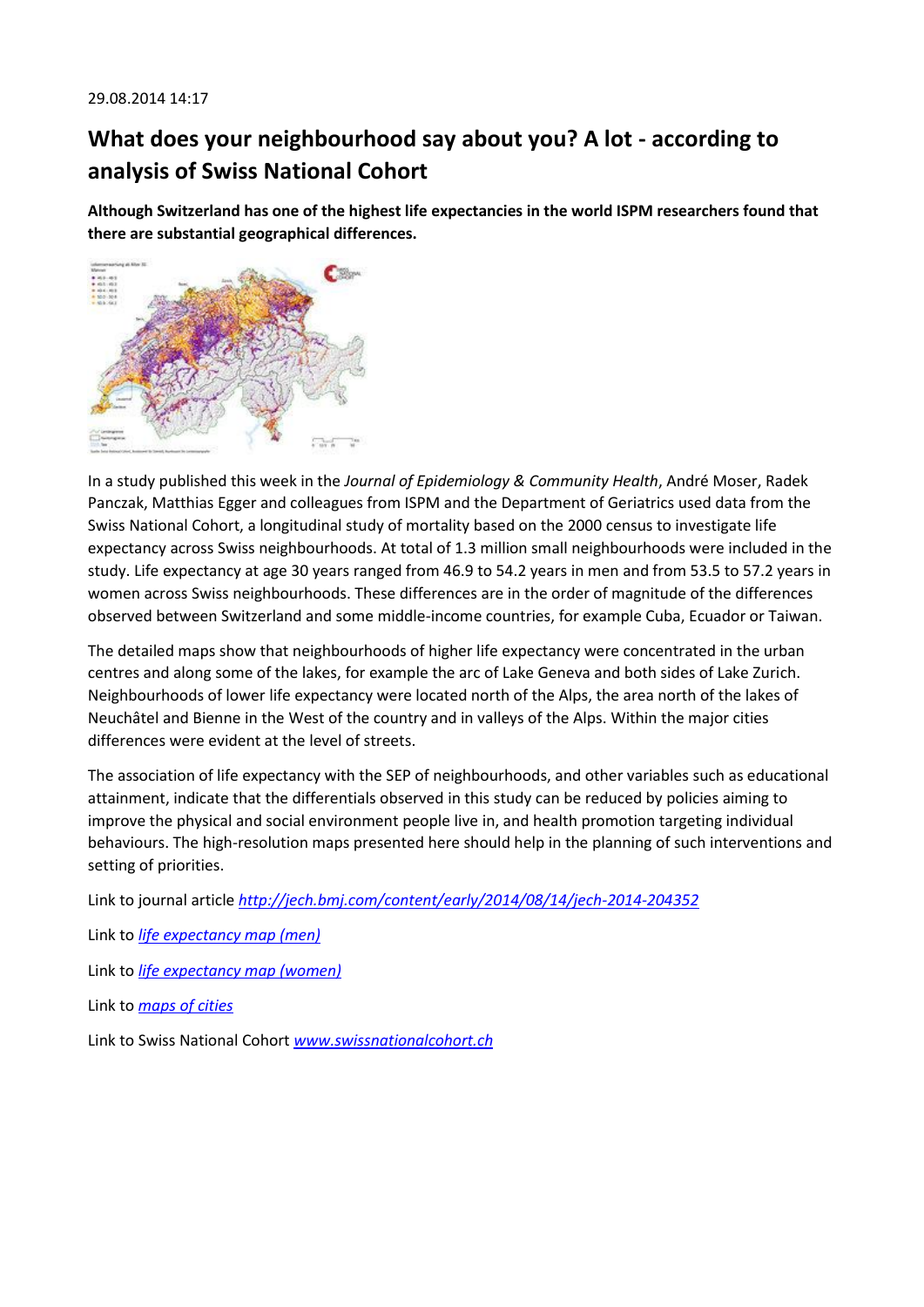### **Epidemiology Winter School 2015 in Wengen - registration now open!**

**The Winter School takes place in January during the week following the International Lauberhorn ski race, when Wengen is calm, with few people on the slopes. Students stay on site and work hard in the mornings. They then have an extended break to review course materials, catch up on emails or (more likely) go skiing or snowboarding. We reconvene at 5 pm for computer or practical sessions.**



We offer **8 courses** in 2015 which run for 3 days, either from Monday to Wed or Thurs to Sat, during the week of **19-24 January, 2015.** Each course earns 1.5 ECTS.

- **Flexible parametric survival models** Professor Paul Lambert, University of Leicester and Karolinska Institutet
- **Causal Inference in Observational Epidemiology** Prof. Miguel Hernan, MD, Harvard University Prof. Marcel Zwahlen, University of Bern
- **Indirect Comparisons and Network Meta-Analysis: Evidence Synthesis with Multiple Treatments** Prof. Julian Higgins, PhD, University of Bristol
- **Sequence Analysis in Molecular Epidemiology of Pathogens** Dr. Iñaki Comas, Foundation for the Promotion of Health and Biomedical Research of Valencian Region Leonor Sánchez-Busó, Foundation for the Promotion of Health and Biomedical Research of Valencian Region
- **Statistical Analysis with Missing Data Using Multiple Imputation and Inverse Probability Weighting**

Prof. James Carpenter, University of London Dr. Manuel Koller, University of Bern Dr. Kurt Schmidlin, University of Bern

- **Epigenetic Epidemiology for Epidemiologists** Prof. Caroline Relton, University of Bristol Prof. George Davey Smith, University of Bristol
- **Writing a Journal Article – and Getting it Published** Dr. Kali Tal, University of Bern
- **Applied Bayesian Statistics in Medical Research** Prof. Marcel Zwahlen, University of Bern Dr. Sandro Gsteiger, University of Bern Dr. Beat Neuenschwander, Novartis Oncology, Basel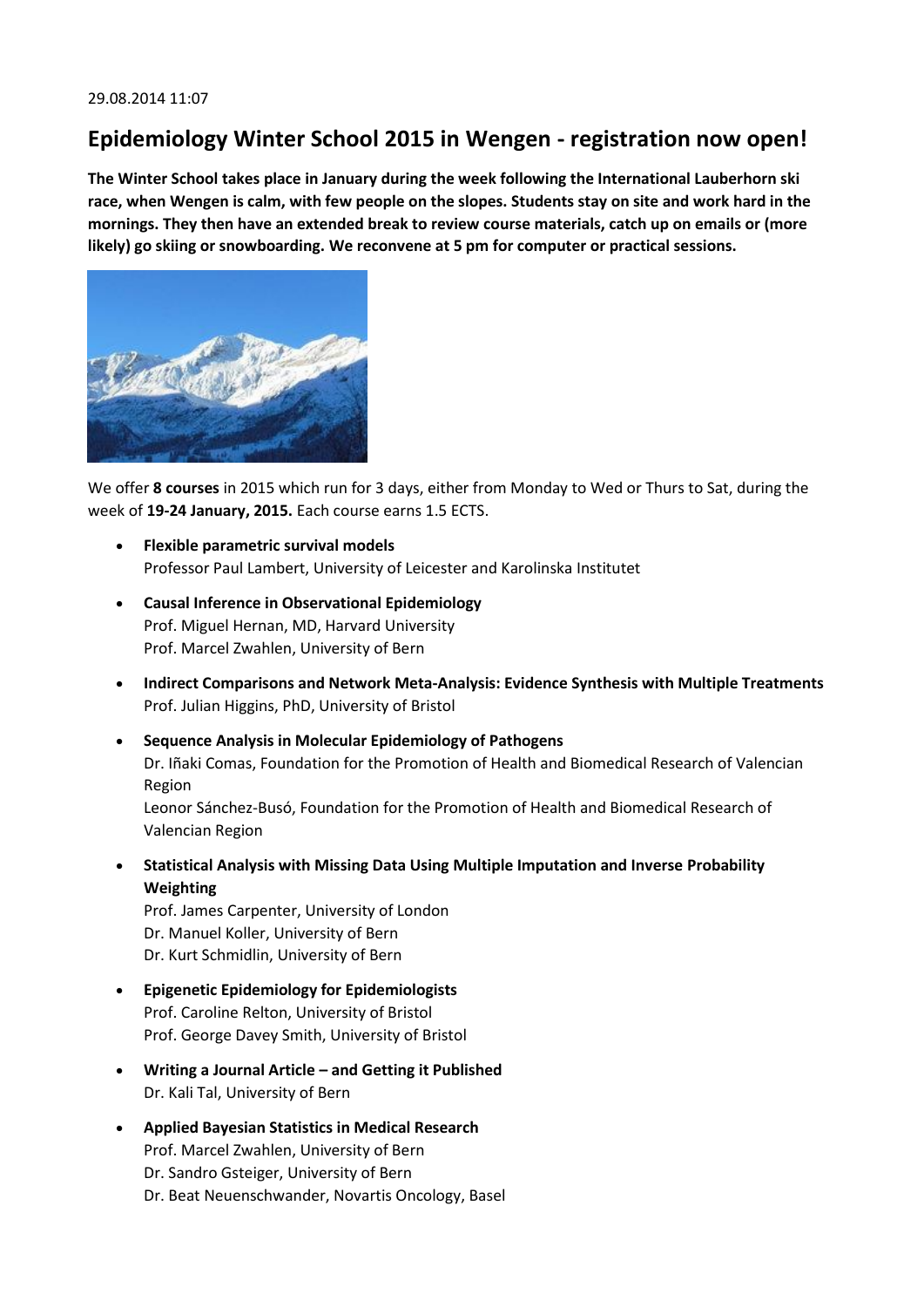**Our website is now open for bookings.** The number of participants is limited – book early to avoid disappointment.

The website of the Swiss Epidemiology Winter School can be foun[d here.](http://www.epi-winterschool.org/)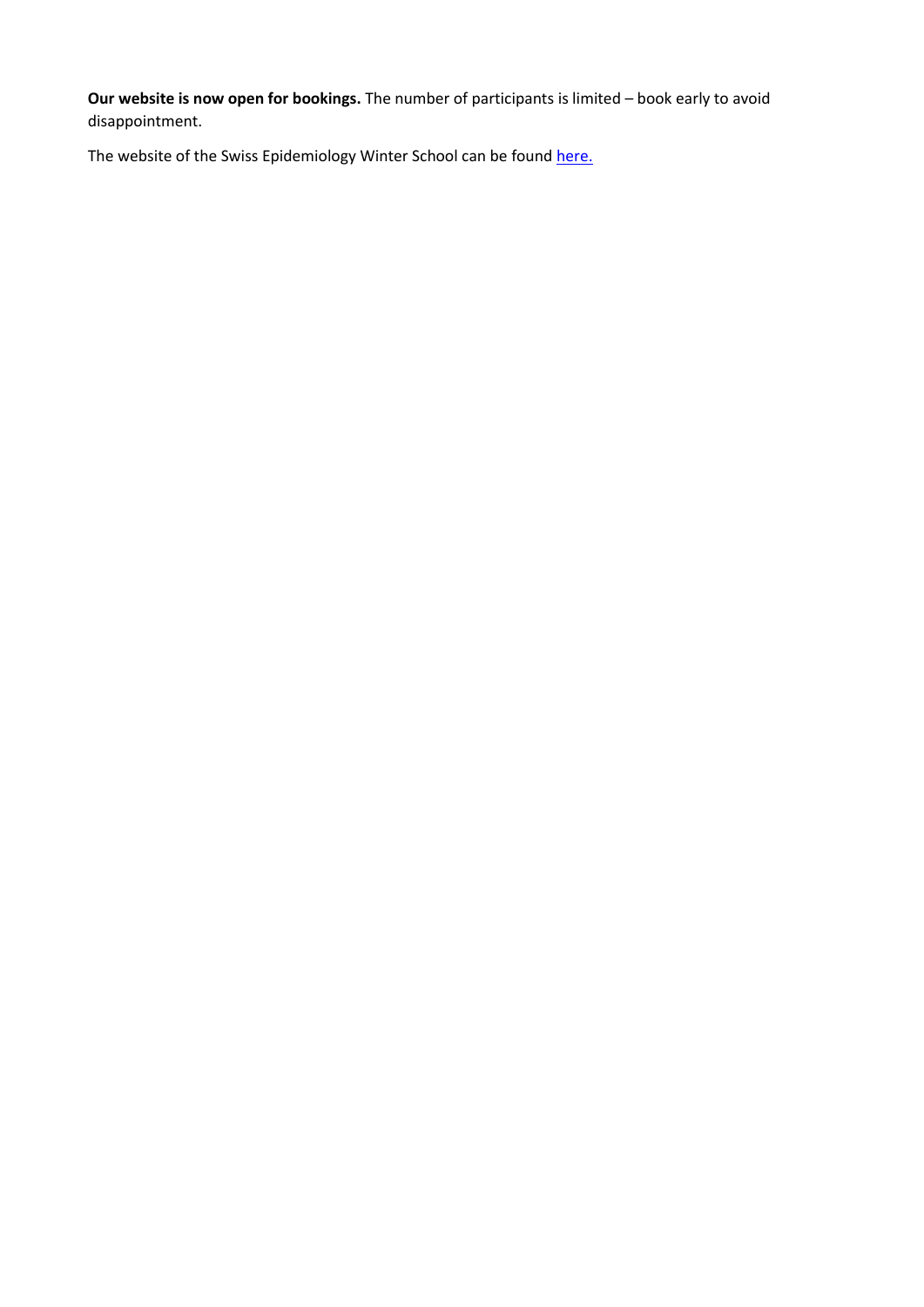### **Breast cancer screening revisited**

**Commentaries published online in the New England Journal of Medicine and Annals of Internal Medicine suggest to think differently about breast cancer screening.**



In the [first commentary,](http://www.nejm.org/doi/pdf/10.1056/NEJMp1401875) Nikola Biller-Andorno from University of Zürich and Peter Jüni from ISPM Bern describe how they became increasingly concerned when they reviewed the available evidence on mammography screening and contemplated its implications as members of the expert panel of the Swiss Medical Board.

In the [second commentary,](http://annals.org/article.aspx?articleid=1859303) Peter Jüni and Marcel Zwahlen of ISPM Bern discuss the conclusiveness of evidence about the benefits and harms of mammography screening and suggest that it may be time for another mammography trial. They argue that several trials showed inconsistent patterns of mortality and were therefore unreliable and suggest that the ultimate question for any cancer screening program is whether a reduction in cancer mortality really translates into saved lives.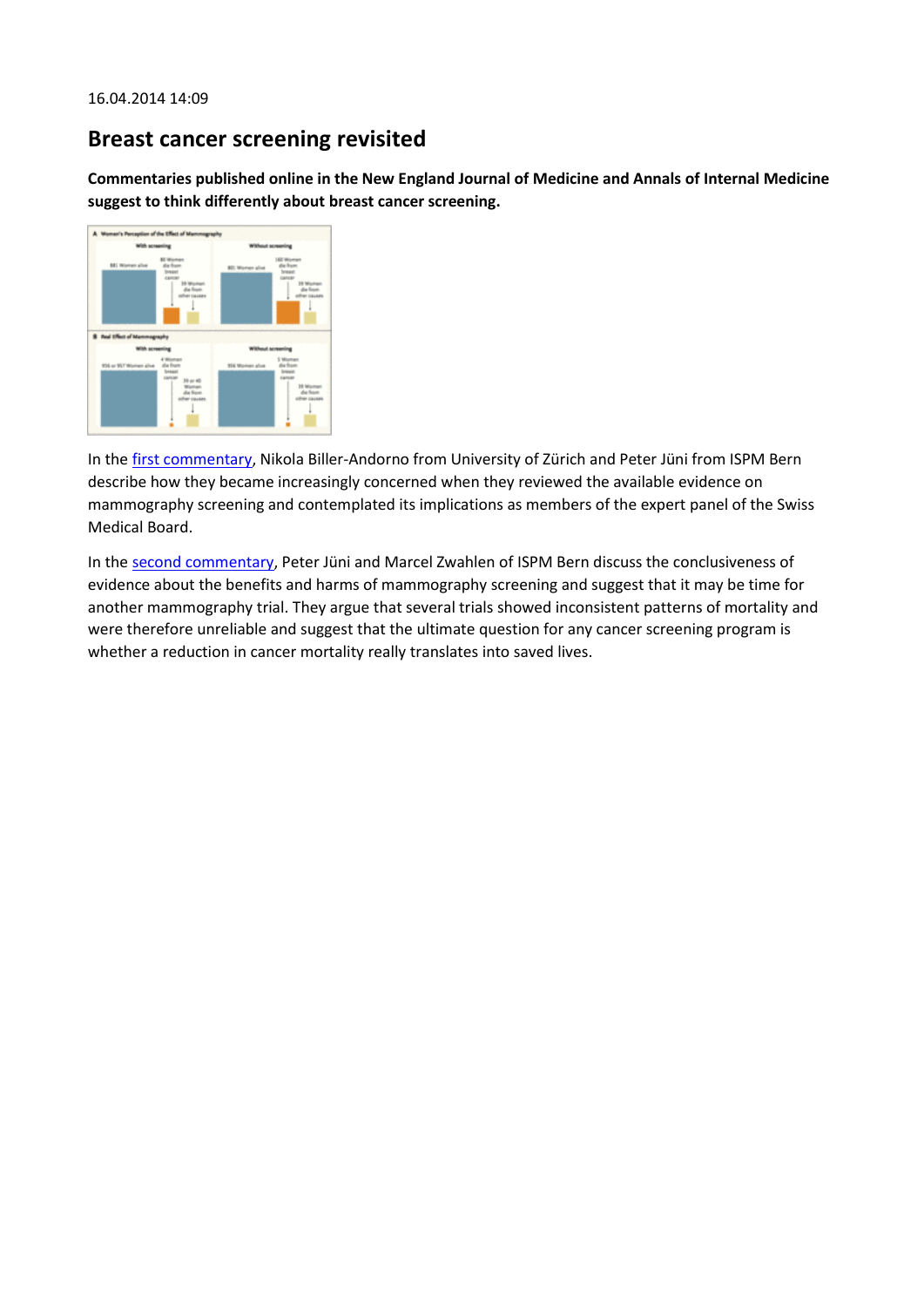### **RADAR-GO: Rapid Diagnosis of Antibiotic Resistance in Gonorrhoea**

**RADAR-GO: Launch of an interdisciplinary project to develop a much needed test for antibiotic resistant Gonorrhoea**



SwissTransMed is funding the project RADAR-Go (**Ra**pid **D**iagnosis of **A**ntibiotic **R**esistance in **Go**norrhoea) to develop a rapid molecular test for antibiotic resistance and to predict its impact using mathematical modeling. Gonorrhoea is a sexually transmitted infection that is becoming increasingly difficult to treat due to antibiotic resistance. Standard tests for antibiotic resistance can take up to three days and currently used rapid diagnostic tests do not detect antibiotic resistance. This leads to delayed and often inadequate antibiotic therapy. RADAR-Go aims to solve these problems and provide essential tools for future monitoring and treatment of antibiotic resistant gonorrhoea.

RADAR-Go will run until the end of 2016. The project is led by Prof. Nicola Low at the Institute of Social and Preventive Medicine (ISPM) in Bern. Collaborators are: the Institute of Infectious Diseases (IFIK) in Bern, ETH Zurich, Bern University Hospital and the Clinical Trials Unit in Bern.

For more information regarding this project, please contact the project manager Dianne Egli-Gany at [degli\[at\]ispm.unibe.ch](javascript:linkTo_UnCryptMailto() or Prof. Nicola Low a[t low\[at\]ispm.unibe.ch.](javascript:linkTo_UnCryptMailto()

#### **Links:**

- [CDC Fact Sheet](http://www.cdc.gov/std/Gonorrhea/STDFact-gonorrhea.htm)
- [WHO's Global action plan to control the spread and impact of antimicrobial resistance in](http://www.who.int/reproductivehealth/publications/rtis/9789241503501/en/) *Neisseria [gonorrhoeae](http://www.who.int/reproductivehealth/publications/rtis/9789241503501/en/)*
- [Low N, et al. Molecular diagnostics for Gonorrhoea: Implications for antimicrobial resistance and](http://www.plosmedicine.org/article/info%3Adoi%2F10.1371%2Fjournal.pmed.1001598)  [the threat of untreatable Gonorrhoea. PLoS Med. 2014](http://www.plosmedicine.org/article/info%3Adoi%2F10.1371%2Fjournal.pmed.1001598) Feb 4;11(2):e1001598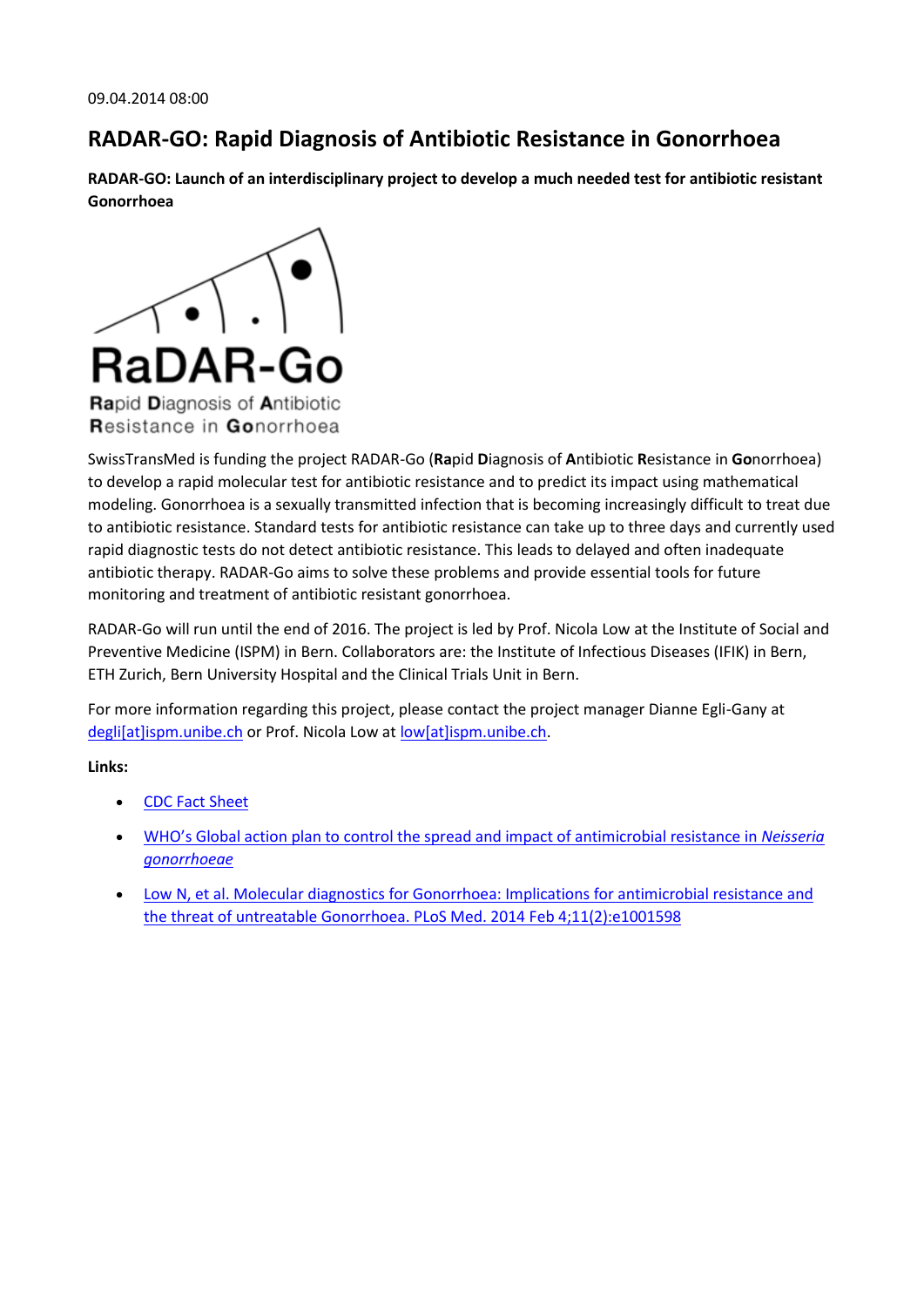## **GetReal: launch of EU-funded project to get real life data into drug development**

**The Innovative Medicines Initiative (IMI), a large research programme funded by the EU, launched GetReal, with ISPM leading one of the work packages.**



Once a new drug has been developed, it must be reviewed by both the regulators and health technology assessment (HTA) bodies. The regulators draw on data, mostly from clinical trials, to determine if a drug is safe and works well enough to be authorised for use in patients. For their part, HTA organisations assess the drug's 'relative effectiveness', which is the extent to which a treatment does more good than harm when compared to one or more alternative treatments when provided under normal healthcare circumstances.

To do this, HTA organisations need data from real life settings, yet there is little guidance on how to generate real world data and integrate the data into drug development before launch. The challenge is to incorporate alternative data sources and study designs into the earlier stages of drug research and development.

A group of ISPM researchers (Matthias Egger, Sven Trelle, Sandro Gsteiger, Klea Panayidou and others) will lead one of four GetReal packages. The theme of this work package is the estimation of relative effectiveness of drug interventions in chronic diseases based on different sources of evidence and methods, and the generalizability and applicability of relative effectiveness estimates to different patient populations. The investigators will use network meta-analysis and mathematical modelling and apply them to concrete case studies in oncology, cardiology and neurology. ISPM will work with researchers based at the University of Ioannina, Utrecht, Groningen and Leicester, and with pharmaceutical companies. The GetReal consortium is led by Diederick Grobbee (Utrecht) and Chris Chinn (GlaxoSmithKline).

GETREAL factsheet:<http://www.imi.europa.eu/content/getreal> GETREAL website[: http://www.imi-getreal.eu/](http://www.imi-getreal.eu/)

#### **About IMI**

The Innovative Medicines Initiative (IMI) is the world's largest public-private partnership in health. IMI is improving the environment for pharmaceutical innovation in Europe by engaging and supporting networks of industrial and academic experts in collaborative research projects. The European Union contributes €1 billion to the IMI research programme, and this is matched by in kind contributions worth at least another €1 billion from the member companies of the European Federation of Pharmaceutical Industries and Associations (EFPIA).

The Innovative Medicines Initiative currently supports 46 projects, many of which are already producing impressive results. The projects are all working to address the biggest challenges in drug development, with the goal of accelerating the development of safer and more effective treatments for patients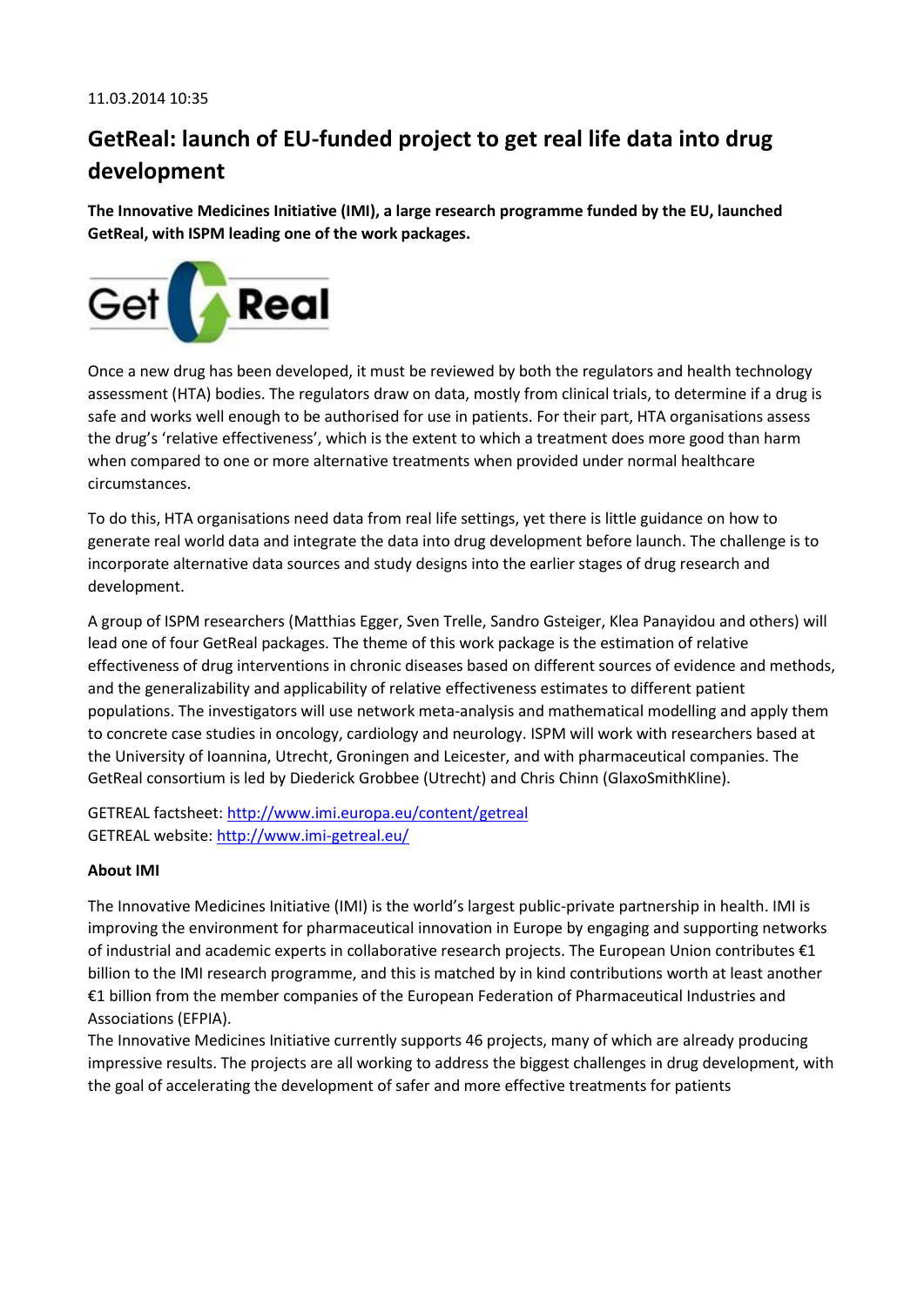## **Women, the educated and those living alone more likely to choose assisted suicide**

**Today ISPM researchers publish a study online in the International Journal of Epidemiology that shows assisted suicide is more common in women, the divorced, those living alone, the more educated, those with no religious affiliation, and those from wealthier areas.**



[Image Credit: New York Daily News](http://www.nydailynews.com/life-style/health/mass-votes-physician-assisted-suicide-article-1.1198305)

While euthanasia is prohibited in Switzerland, the penal code states that assisted suicide is legal if no selfish interests are involved. Assisted suicides in Switzerland involve volunteers working for "right-to-die" associations. The role of physicians is restricted to assessing the decisional capacity of the person requesting assistance and to prescribing the lethal drug. Notably, the person requesting assistance does not need to have a terminal illness.

In this study Nicole Steck, Matthias Egger and colleagues from ISPM, the Federal Office of Statistics and the University Hospital of Psychiatry Bern linked data from three right-to-die organisations to the Swiss national Cohort, a longitudinal study of mortality based on linkage of census and mortality records. The study followed those aged 25 to 94 from 1 January 2003 until their death, emigration, or the end of the study: a total of 5,004,403 people. Anonymous data on 1,301 cases of assisted suicide between 2003 and 2008 were provided by the three right-to-die organisations.

Assisted suicide was more common in women than men, in people with secondary or tertiary rather than compulsory education, in those living alone, and in those with no religious affiliation. The rate was also higher in urban compared to rural areas, in wealthier neighbourhoods, and in the French rather than German or Italian speaking areas of the country. Having children was associated with a lower risk of assisted suicide in younger people, although not in older people.

In 84% of cases the death certificates listed at least one underlying cause of death. In the age group 25-64 years the majority had cancer (57%), followed by diseases of the nervous system (21%). Eleven individuals had a mood disorder listed as the first underlying cause, and three had another mental or behavioural disorder. For all causes, except Parkinson's disease, the percentage of assisted suicides was higher in women than men. In the 65-94 years age group, cancer was again the most common underlying cause (41%), followed by circulatory (15%) and diseases of the nervous system (11%). Thirty people had a mood disorder, and six had another mental or behavioural disorder.

Nicole Steck says, "Our study is relevant to the debate on a possibly disproportionate number of assisted suicides among vulnerable groups. The higher rates among the better educated and those living in neighbourhoods of higher socio-economic standing does not support the 'slippery slope' argument but might reflect inequities in access to assisted suicide. On the other hand, we found a higher rate among people living alone and the divorced. Social isolation and loneliness are well known risk factors for non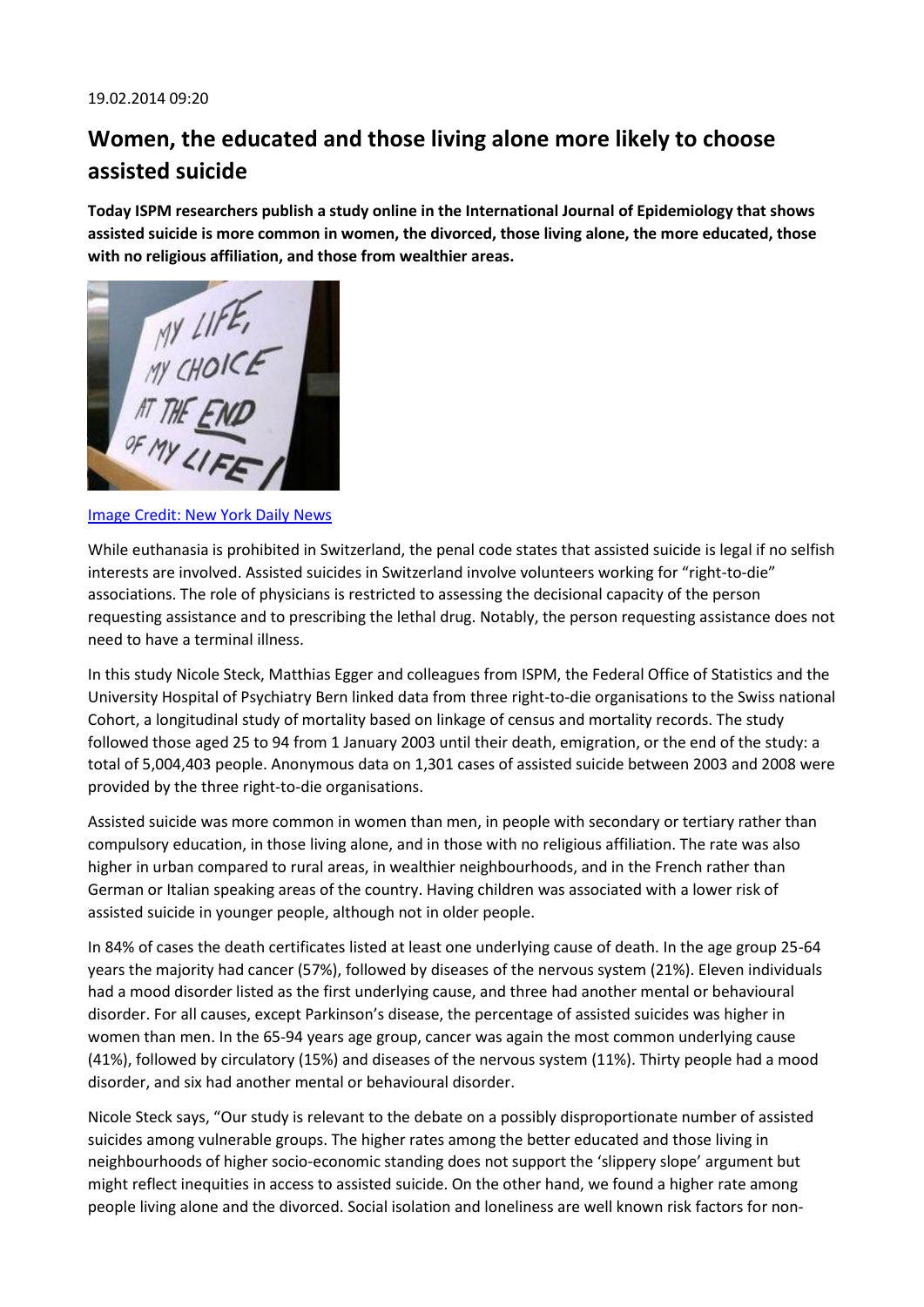assisted suicides and our results suggest that they may also play a role in assisted suicide. Also, the observation that women die more frequently by assisted suicide than men is potentially of concern. Interestingly, though, studies from the Netherlands and Oregon in the USA reported more men than women among assisted deaths."

16% of death certificates did not register an underlying cause. A previous study of suicides by two right-todie organizations showed that 25% of those assisted had no fatal illness, instead citing "weariness of life" as a factor. In 2013 the European Court of Human Rights asked Switzerland to clarify whether and under what conditions individuals not suffering from terminal illnesses should have access to help in ending their lives, suggesting that Switzerland should more precisely regulate assisted dying.

Matthias Egger says: "We believe that such new regulation should mandate the anonymous registration of assisted suicides in a dedicated database, including data on patient characteristics and underlying causes, so that suicides assisted by right-to-die associations can be monitored."

'Suicide assisted by Right-to-Die Associations: Population based cohort study' by Nicole Steck, Christoph Junker, Maud Maessen, Thomas Reisch, Marcel Zwahlen, and Matthias Egger

[International Journal of Epidemiology 19 February 2014;](http://ije.oxfordjournals.org/cgi/content/abstract/dyu010?)  [doi: 10.1093/ije/dyu010.](http://ije.oxfordjournals.org/cgi/content/abstract/dyu010?)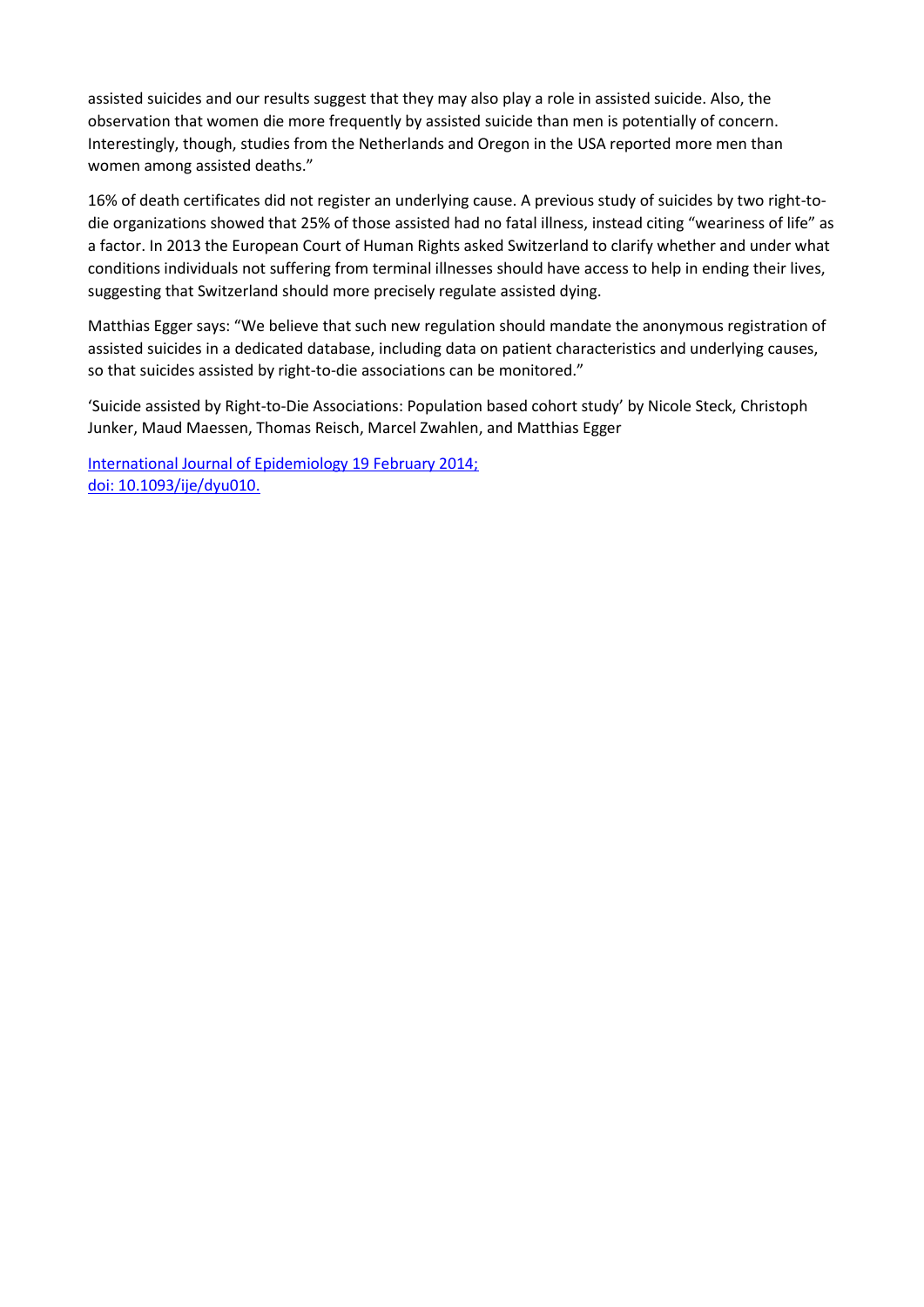### **Preventing Mother-to-Child Transmission of HIV in Malawi**

**The HIV/AIDS and Hepatitis group has received a large grant from the Bill & Melinda Gates Foundation and an NIH Peer Grant.**



Image Credit: Jack Zalium and Richard Basset

The group will collaborate with the Malawi Ministry of Health to conduct a mixed-methods study to assess the effectiveness of Option B+, a simplified treatment protocol designed to prevent mother-to-child transmission of HIV. Olivia Keiser is the PI for the Grant from the Gates Foundation. Matthias Egger was a co-applicant for the PEER grant, for which Frank Chimbwandira is the PI.

The quantitative arm of the study will take a naturalistic approach, and use a large sample of routinely collected data and advanced statistical methods to evaluate the way the program works in the real world. The qualitative study will determine why some centers have much better retention others, and establish possible points of intervention in the health care system and in the community, to improve uptake and better retain women with HIV.

**Links:**

- [Bill & Melinda Gates Foundation](http://www.gatesfoundation.org/What-We-Do/Global-Health/HIV)
- [NIH Peer Grant](http://sites.nationalacademies.org/PGA/dsc/peerhealth/index.htm)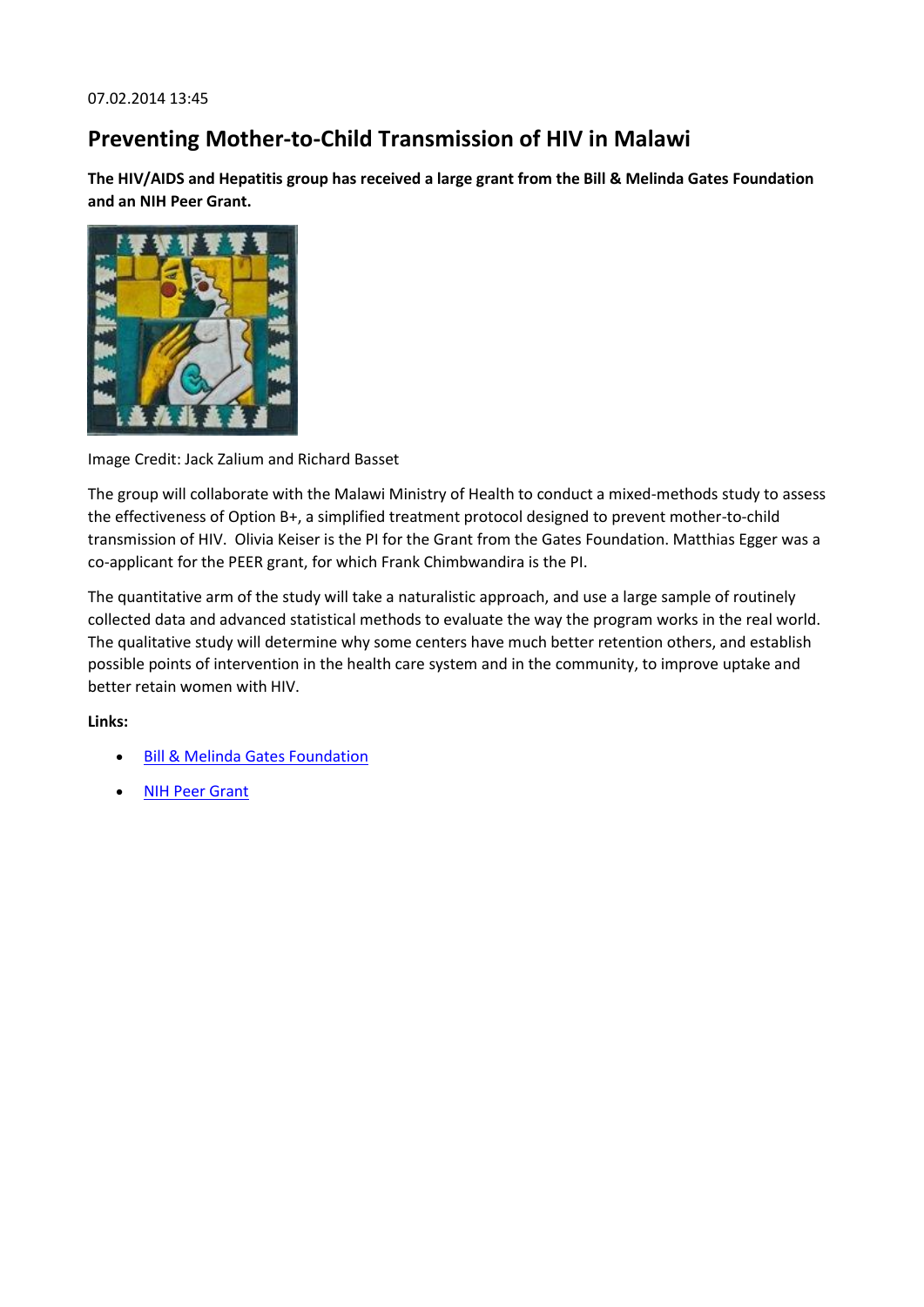## **Zweite, aktualisierte Auflage des Lehrbuchs "Public Health - Sozial- und Präventivmedizin kompakt" erschienen!**

**Die von den Studierenden als sehr gut bewertete 1. Auflage des Lehrbuchs wurde vollständig aktualisiert**  und um Inhalte zu den Themen "Evidenzbasierte Medizin", "Betriebliches Gesundheitsmanagement" und **"Herausforderungen einer alternden Gesellschaft" ergänzt.**



Das praxisbezogene Lehrbuch bietet Studierenden einen leicht verständlichen Einstieg in die verschiedenen Aspekte des Fachs , Public Health'. Neben den grundlegenden Begriffen und Konzepten des Fachs enthält es das relevante Basiswissen aus den Bereichen "Prävention und "Gesundheitsförderung", "Epidemiologie", "Biostatistik" und "Gesundheitswesen". Weitere aktuelle Themen sind "Umweltmedizin" und "International Health".

#### **Links:**

- <http://www.degruyter.com/books/9783110310733>
- [http://www.public-health-kompakt.de](http://www.public-health-kompakt.de/)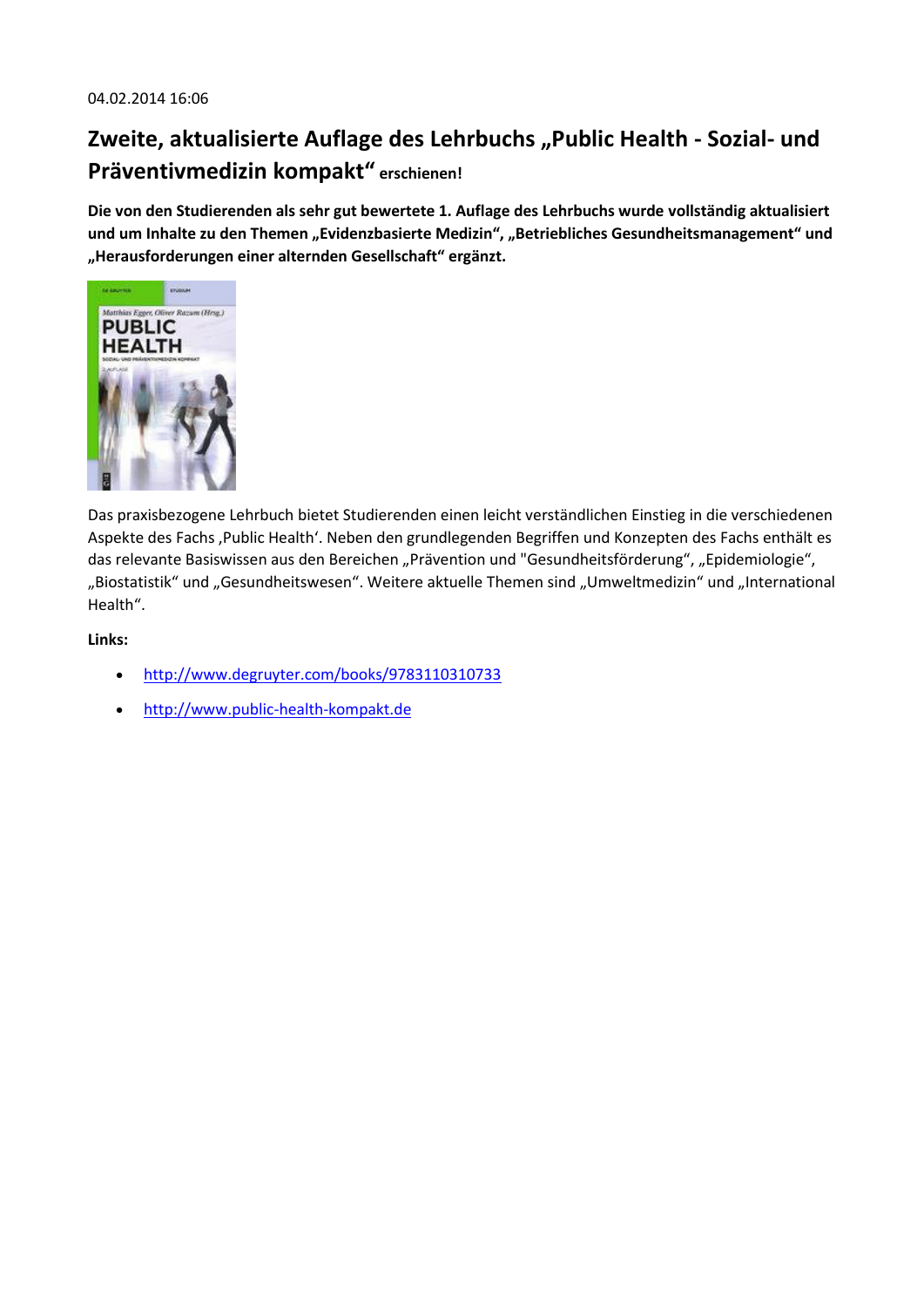## **Magnus Unemo, expert in antimicrobial resistant gonorrhoea in Bern this week**

**Magnus will speak on "Gonorrhoea Management in the Era of Multidrug Resistance" on Tuesday 4th February 2014; 17:30-18:30; Room D517, Polikliniktrakt 2, Bern University Hospital (Eingang 29), 3010 Bern. As Director of the WHO Collaborating Centre for Gonorrhoea and other STIs, Örebro University Hospital, Sweden.**



Magnus is a collaborator on two new projects at ISPM. Look out for news next week about RADAR-Go (Rapid Diagnosis of Antimicrobial Resistant Gonorrhoea) and SystemsX (Exploring response surfaces and synergistic interactions of antibiotic combination treatment for *Neisseria gonorrhoeae*).

More details about Magnus and his work are in the attache[d invitation to the talk.](http://www.ispm.ch/fileadmin/doc_download/News/news_0114_Invitation_Lecture_Prof_Unemo_Gonorrhoea_Management_140115.pdf)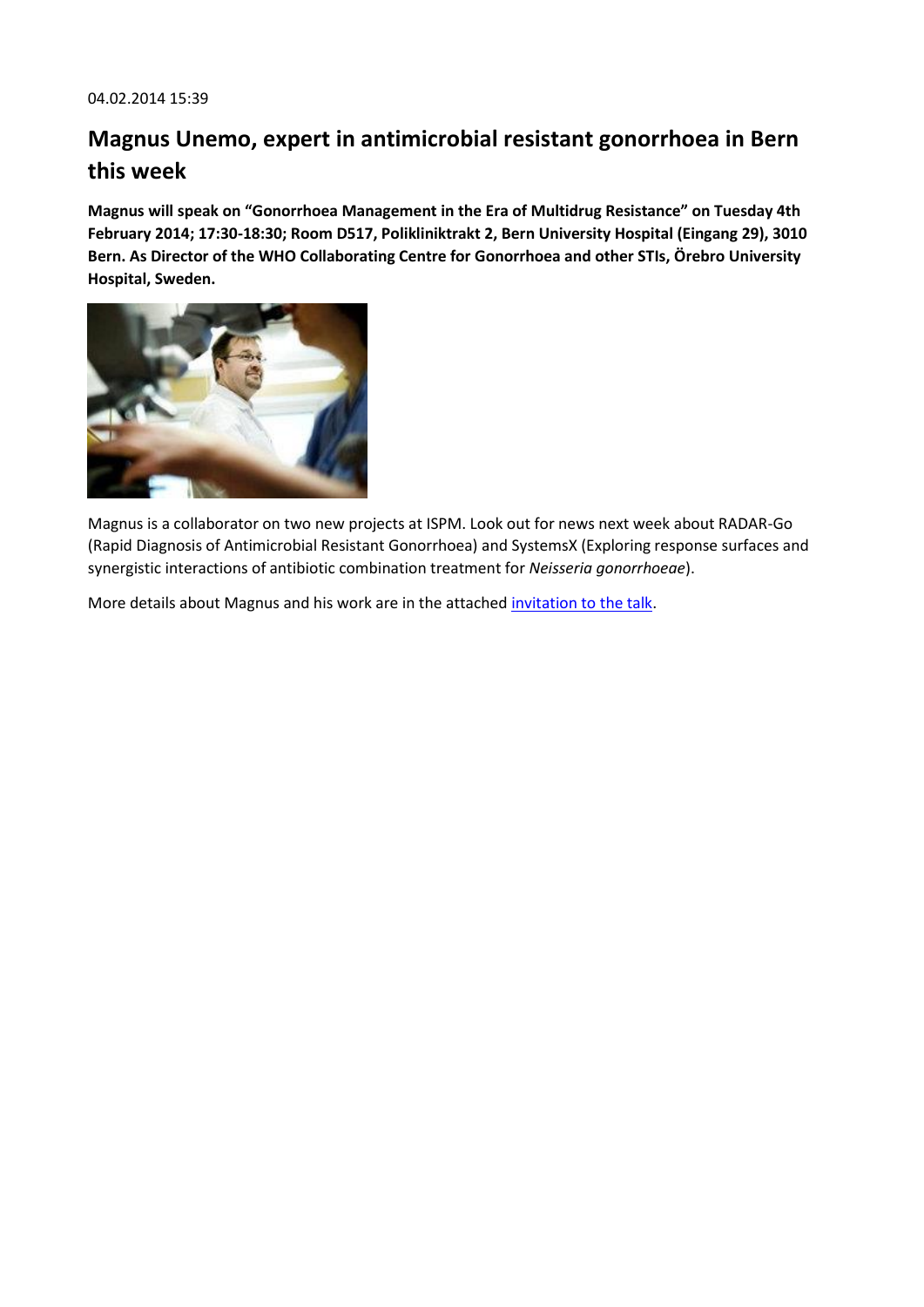### **CIN3+plus: What impact on cervical cancer will HPV vaccination have?**

**Krebsforschung Schweiz is funding a research project from Feb 2014 to Jan 2016 to start monitoring the impact that vaccination against human papillomavirus (HPV) will have on cervical cancer and its precursors (grade 3 cervical intraepithelial neoplasia, CIN3). Nicola Low, ISPM Bern, leads the research with co-investigators from the Swiss Federal Office of Public Health, National Institute of Cancer Epidemiology and Research, Luzern Cantonal Hospital and Lausanne and Geneva University Hospitals.**



#### **Project summary**

Almost all cases of cervical cancer are caused by a viral infection (human papillomavirus, HPV). HPV is transmitted through sexual intercourse; some types of HPV can cause cancer many years later. There are now vaccines that protect against two of the most common cancer-causing HPV types (16/18). Since 2008, Switzerland has had a national programme to offer HPV vaccination to girls aged 11-14 years. It is essential to monitor the effectiveness of vaccination in preventing cancer. Trends in pre-cancerous stages can be used to indicate how effective HPV vaccination will be in preventing future cases of cervical cancer. This project aims to a) describe the distribution of HPV types in cervical pre-cancer and cancer before it has been affected by the HPV vaccination programme and b) examine factors that might affect the reliability of a system for monitoring outcomes of the vaccination programme.

The project will take place in seven locations in Swiss German, French and Italian speaking regions. We will identify women diagnosed with cervical pre-cancer or cancer from laboratory records. We will study biopsy specimens that were used to make the diagnosis and test them for HPV type. We plan to determine HPV type in 200 specimens from the recent past (2013) and 700 from 2014-2015. We will ask women diagnosed from 2014 onwards for permission to collect additional information about factors that might be associated with cervical pre-cancer and cancer. We will compare basic characteristics of women who do, or do not give consent for additional data collection. We will then compare the characteristics of women with cervical pre-cancer and cancer with a random sample of women in the general Swiss population. The benefit of the project is that it provides the information needed to monitor the future effectiveness and fairness of HPV vaccination in Switzerland.